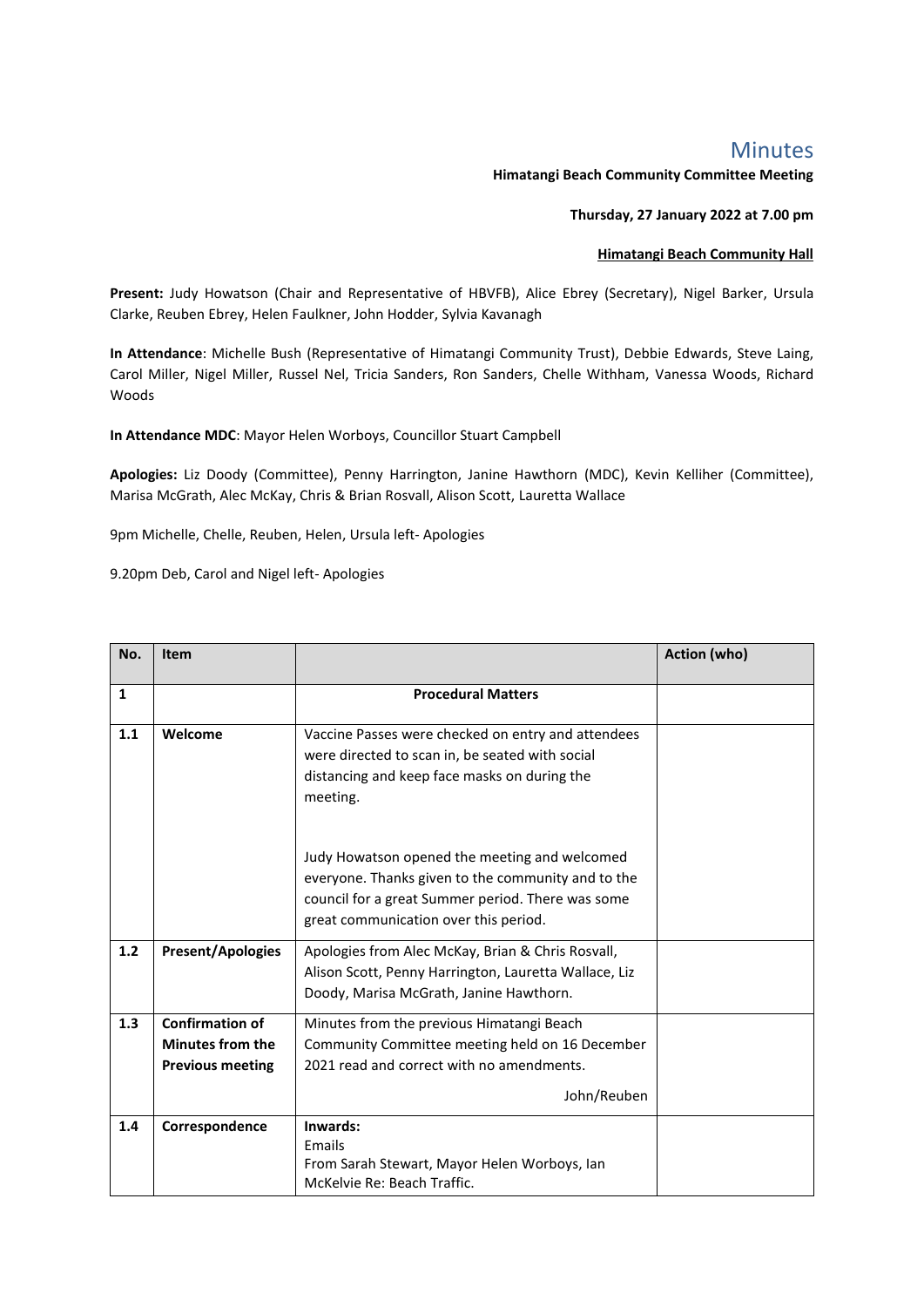| No. | Item                   |                                                                                                                                                                                                                                                                                                                                                                                                                                                               | <b>Action (who)</b>                          |
|-----|------------------------|---------------------------------------------------------------------------------------------------------------------------------------------------------------------------------------------------------------------------------------------------------------------------------------------------------------------------------------------------------------------------------------------------------------------------------------------------------------|----------------------------------------------|
|     |                        | From Wiremu Re: Recycling centre<br>From Stuart/Hamish Re: No stopping signs<br>From James Re: Phoenix Palms<br>From Chris Re: Overgrown properties.<br>From Paul Cannell/ Foxton police Re: traffic on beach<br>Judy also met with Paul to discuss Community<br>concerns<br>From Brian Pinker Re: Rongotea Lions Waitangi Day<br>Gala Cancelled.<br>From Michelle Community Trust Chair<br>From Penny Harrington Re: Barling St<br>From Kathy Re: Barling St |                                              |
|     |                        | Outwards:<br>Emails<br>To Sarah Stewart/ Mayor Helen Worboys/ MoP Re:<br>Issues on the beach, speeding, unregistered vehicles<br>To Michelle- Community Trust Chair<br>To Stuart Re: No stopping signs<br>To Chris/Compliance Team Re: overgrown properties<br>To James Re: Phoenix Palms<br>To Janine Re: Barling St Speed Bumps/ Beach Entrance<br>To Hamish Re: follow up about signs<br>Sylvia/Alice                                                      |                                              |
| 1.5 | <b>Matters Arising</b> | Road repairs Himatangi Beach Road- ongoing                                                                                                                                                                                                                                                                                                                                                                                                                    | MDC-Roading Team                             |
|     |                        | Potholes have been filled in                                                                                                                                                                                                                                                                                                                                                                                                                                  |                                              |
|     |                        | No stopping signs at beach entrance $-$ ongoing                                                                                                                                                                                                                                                                                                                                                                                                               |                                              |
|     |                        | Email contact again with the infrastructure team                                                                                                                                                                                                                                                                                                                                                                                                              | MDC- Roading Team                            |
|     |                        | Mayor Helen reported that signs and reflectors have<br>been ordered and have arrived today and roading are<br>looking at having them in place next week.                                                                                                                                                                                                                                                                                                      |                                              |
|     |                        | Bollard reflectors- ongoing as above                                                                                                                                                                                                                                                                                                                                                                                                                          | <b>MDC- Roading Team</b>                     |
|     |                        | Stormwater issues - ongoing- General Business                                                                                                                                                                                                                                                                                                                                                                                                                 | <b>MDC- Roading Team</b>                     |
|     |                        | Pine Trees- ongoing                                                                                                                                                                                                                                                                                                                                                                                                                                           | MDC-Roading Team                             |
|     |                        | Security Cameras- emailed Trust Chair to put forward<br>idea for Trust to initiate funding<br>Community Trust- Nigel to become a Liaison, Michelle<br>emailed and introduced Nigel as Liaison via email.                                                                                                                                                                                                                                                      |                                              |
|     |                        | Communication Strategy -draft of strategy being<br>discussed                                                                                                                                                                                                                                                                                                                                                                                                  | Alice to add Draft to<br>minutes-looking for |
|     |                        | <b>Community Website-</b> part of the strategy being<br>discussed                                                                                                                                                                                                                                                                                                                                                                                             | feedback from<br>community. Discuss          |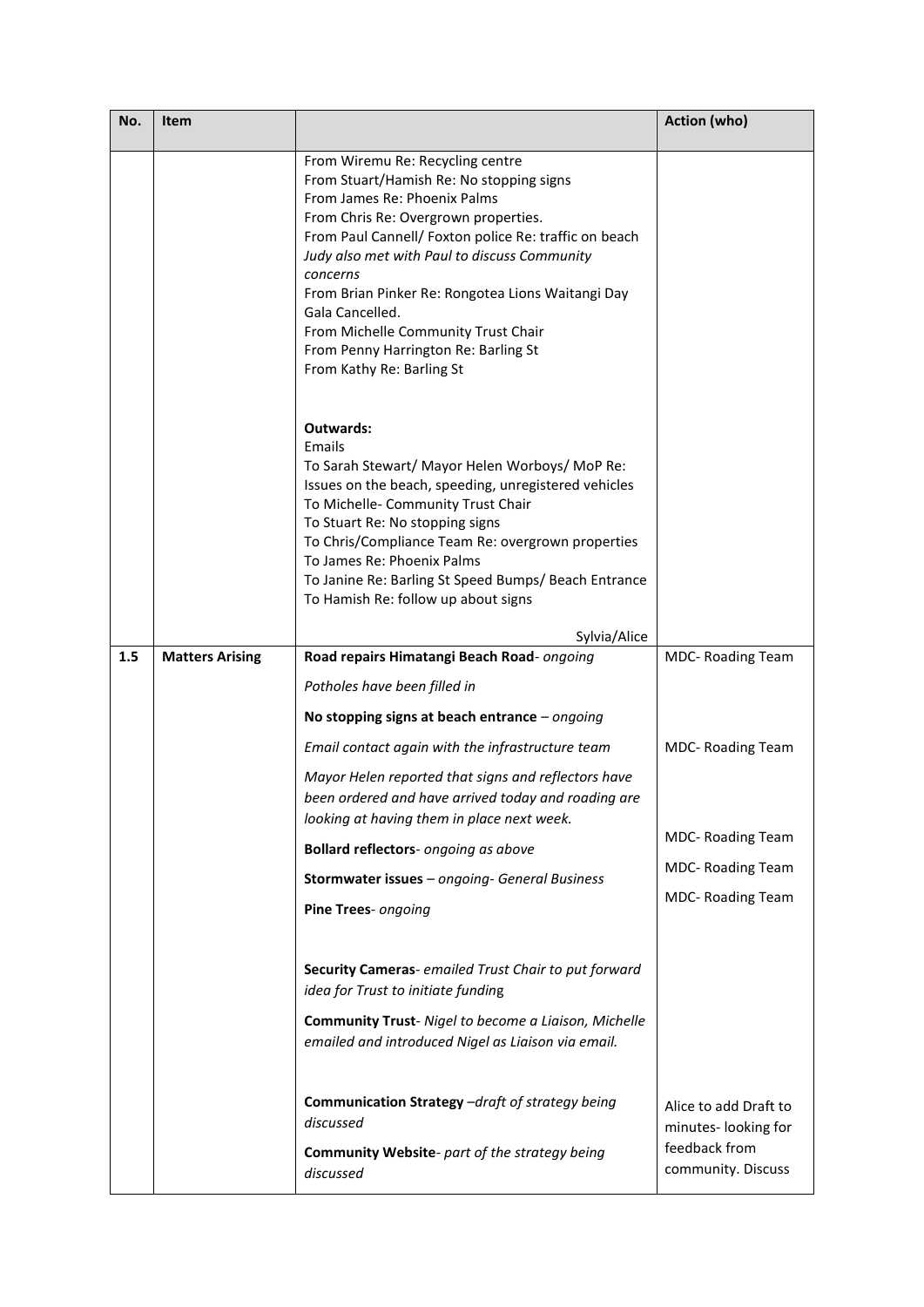| No.            | Item                  |                                                                                                                                                                                          | Action (who)                                                                    |
|----------------|-----------------------|------------------------------------------------------------------------------------------------------------------------------------------------------------------------------------------|---------------------------------------------------------------------------------|
|                |                       |                                                                                                                                                                                          | within committee<br>post next meeting.                                          |
|                |                       |                                                                                                                                                                                          |                                                                                 |
|                |                       | Speeding on the Beach- Committee wrote a letter to<br>the Area Commander, include Mayor and Member of<br>Parliament-completed                                                            | MDC-Roading Team                                                                |
|                |                       | Roading Team, also in charge of replacing 30km signs                                                                                                                                     |                                                                                 |
|                |                       | <b>Overgrown Properties - Email sent to Compliance</b><br>Team, FENZ online form filled                                                                                                  | Community members<br>to report any issues<br>through the<br>appropriate avenues |
| $\overline{2}$ |                       | <b>Items for Approval/Information</b>                                                                                                                                                    |                                                                                 |
| 2.1            | <b>Finances</b>       | Janine away. Nil update                                                                                                                                                                  |                                                                                 |
|                |                       | Balance of the Himatangi Beach Community                                                                                                                                                 |                                                                                 |
|                |                       | Committee Project Fund for 2021/22 is \$3,000.00.                                                                                                                                        |                                                                                 |
|                |                       |                                                                                                                                                                                          |                                                                                 |
| 2.2            | <b>Community Plan</b> | To be reviewed at the February meeting.                                                                                                                                                  |                                                                                 |
| 2.3            | Community<br>Projects | Tennis Court - Sealing completed, fencing up in place.<br>Lots of use over summer. Huge thanks to MDC,<br>beautification of railway iron net posts TBC                                   | MDC- Parks &<br>Reserves                                                        |
|                |                       | Toilet Block Upgrade - Partitions up, newly painted,<br>Thanks again to MDC                                                                                                              |                                                                                 |
|                |                       | Notice Board - Has moved to the front of the hall. The<br>key is at the holiday park if you want to put an event<br>in the notice board. Contact<br>info@himatangibeachholidaypark.co.nz |                                                                                 |
|                |                       | Skate Park - Still awaiting new contractor                                                                                                                                               |                                                                                 |
|                |                       | Security Cameras- ongoing, requires funding<br>application                                                                                                                               | <b>Trust &amp; Committee</b>                                                    |
|                |                       | Playground Upgrade - ongoing, if any new ideas for<br>new equipment please get in contact with the<br>Committee.                                                                         |                                                                                 |
| 3              |                       | <b>General Business</b>                                                                                                                                                                  |                                                                                 |
|                |                       | <b>AED - Defibrillator</b>                                                                                                                                                               |                                                                                 |
|                |                       | St Johns has offered an AED to be placed in a central<br>location. Foyer of Cossie Club has been confirmed as                                                                            |                                                                                 |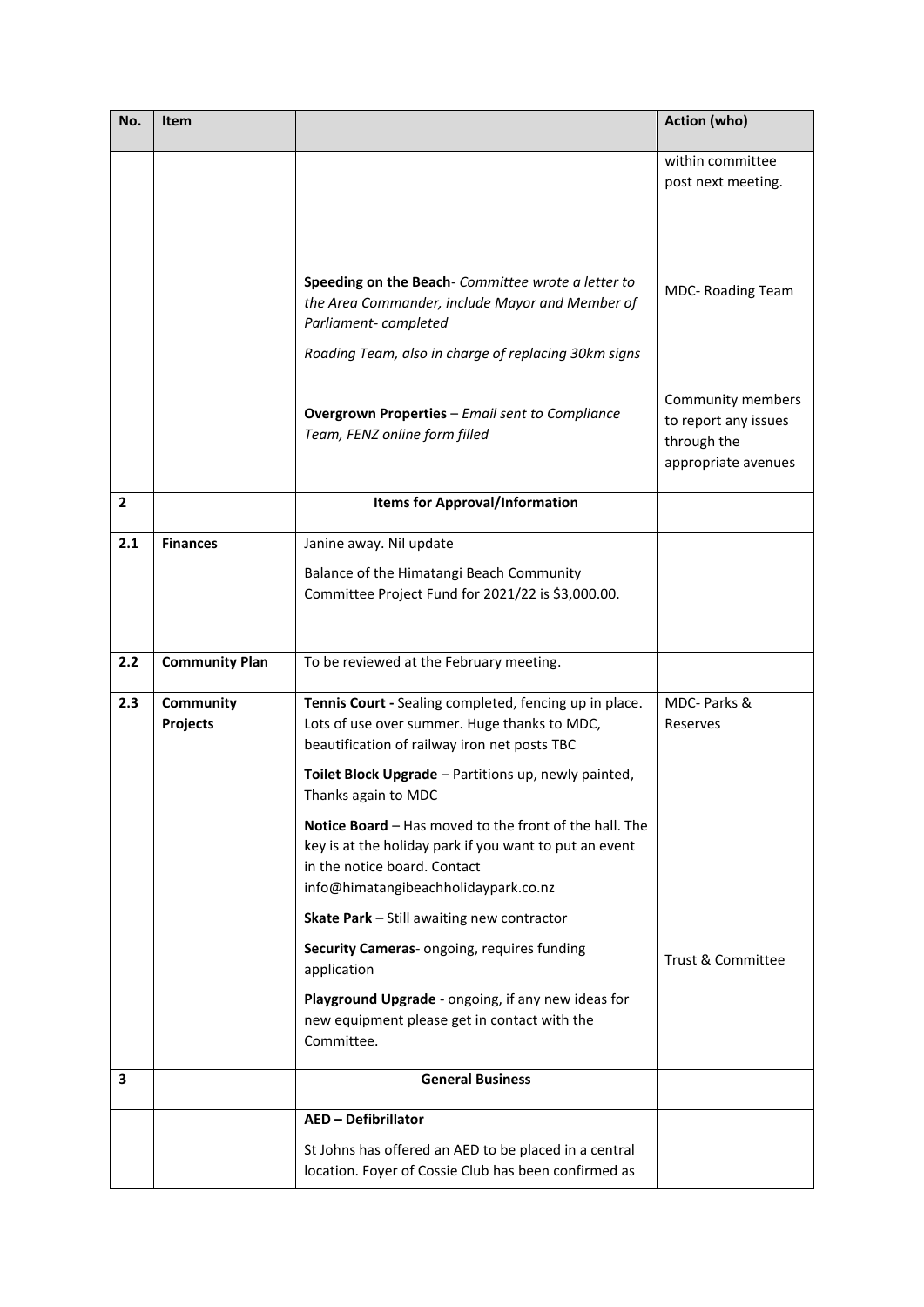| No. | Item |                                                                                                                                                                                                                                                                                                                                                                                                | Action (who)                                           |
|-----|------|------------------------------------------------------------------------------------------------------------------------------------------------------------------------------------------------------------------------------------------------------------------------------------------------------------------------------------------------------------------------------------------------|--------------------------------------------------------|
|     |      | the place to put due to high traffic, and centralised<br>location for the village.<br>Members of the meeting agreed.                                                                                                                                                                                                                                                                           |                                                        |
|     |      |                                                                                                                                                                                                                                                                                                                                                                                                |                                                        |
|     |      | Sewage malfunctions @ public toilets                                                                                                                                                                                                                                                                                                                                                           |                                                        |
|     |      | Question asked, is the pump suitable for purpose?<br>Multiple calls to flashing lights, especially when<br>increased numbers at the beach. Multiple calls this<br>summer, at one point sewage holding tank was<br>overflowing onto ground. Would it be more cost<br>effective to have a better pump that breaks down<br>less. Contractors very quick to respond to issues-<br>thanks for that. | MDC- Stuart to follow<br>Infrastructure<br>up/<br>Team |
|     |      | Safe dog park                                                                                                                                                                                                                                                                                                                                                                                  | Lauretta                                               |
|     |      | To be discussed at next months meeting by Lauretta                                                                                                                                                                                                                                                                                                                                             |                                                        |
|     |      | Acacia Tree by surf club shed down Fire Lane                                                                                                                                                                                                                                                                                                                                                   | Reuben to email                                        |
|     |      | Overgrown tree                                                                                                                                                                                                                                                                                                                                                                                 | MDC- Parks &<br>Reserves                               |
|     |      | <b>Recycling Centre</b>                                                                                                                                                                                                                                                                                                                                                                        |                                                        |
|     |      | Feedback from community                                                                                                                                                                                                                                                                                                                                                                        | MDC-Wiremu                                             |
|     |      | Slots are too high<br>Slots are too narrow                                                                                                                                                                                                                                                                                                                                                     |                                                        |
|     |      | Can glass colours be mixed, would save space<br>if they are just getting mixed where ever they<br>end up.                                                                                                                                                                                                                                                                                      |                                                        |
|     |      | Fly tipping increased- can report fly tipping, if<br>names, address present etc                                                                                                                                                                                                                                                                                                                |                                                        |
|     |      | Rec Services are doing a great job managing<br>the safety issues arising from broken glass.                                                                                                                                                                                                                                                                                                    |                                                        |
|     |      | Green waste discussed- not an option                                                                                                                                                                                                                                                                                                                                                           |                                                        |
|     |      | Community member emailed council and his<br>personal information was passed onto the                                                                                                                                                                                                                                                                                                           |                                                        |
|     |      | contractors, query a breach of privacy, not                                                                                                                                                                                                                                                                                                                                                    |                                                        |
|     |      | happy.<br>Schedule could be better for pickups over                                                                                                                                                                                                                                                                                                                                            |                                                        |
|     |      | busy periods i.e. not leaving half full glass bits                                                                                                                                                                                                                                                                                                                                             |                                                        |
|     |      | before busy weekends.<br>Contractors at times have left a mess,                                                                                                                                                                                                                                                                                                                                |                                                        |
|     |      | specifically the glass contractors.                                                                                                                                                                                                                                                                                                                                                            |                                                        |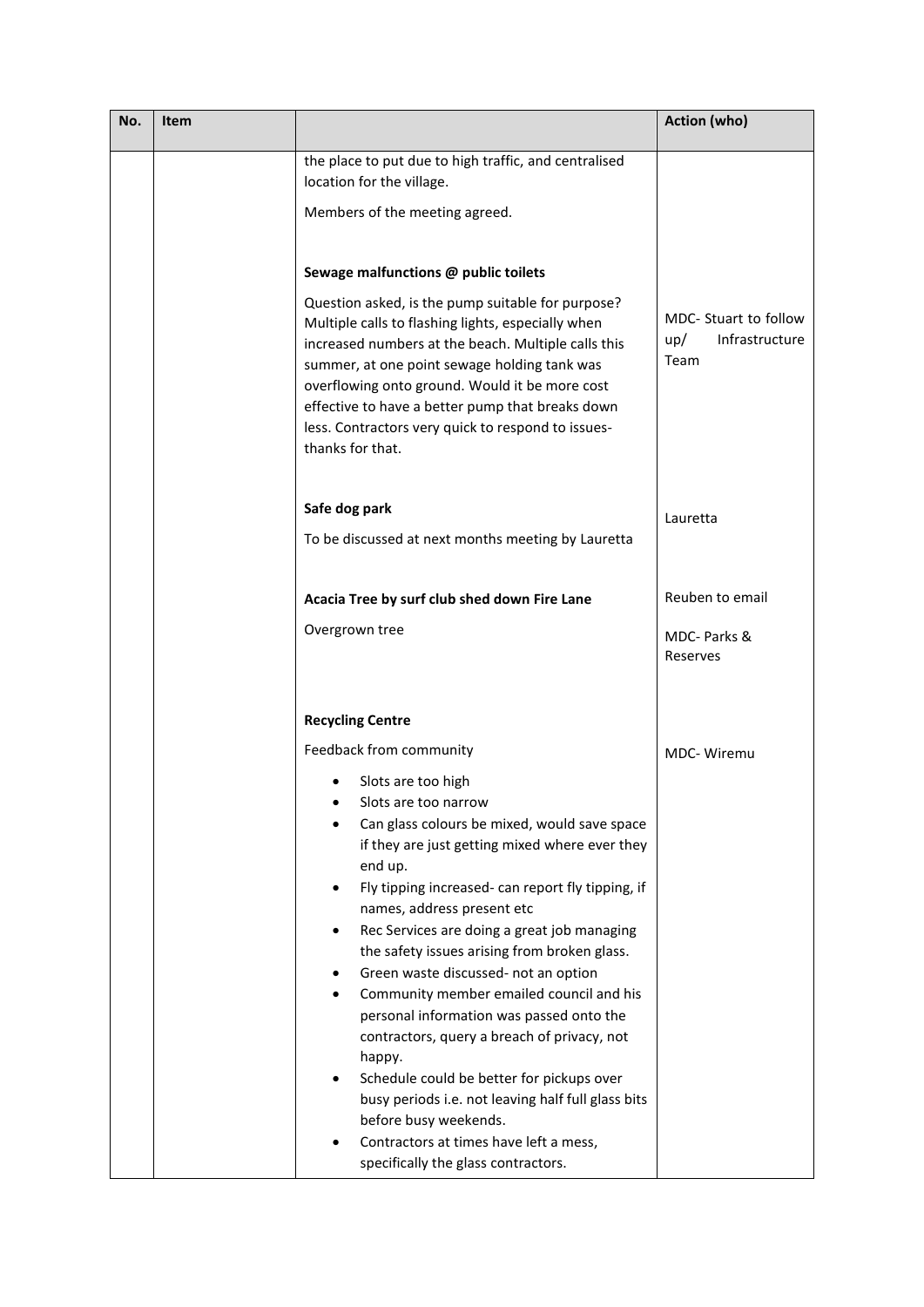| No. | Item |                                                                                                                                                 | Action (who)                                         |
|-----|------|-------------------------------------------------------------------------------------------------------------------------------------------------|------------------------------------------------------|
|     |      | Was a great job this year, much better than<br>previous years.                                                                                  |                                                      |
|     |      | Beach Skip abuse -                                                                                                                              |                                                      |
|     |      | Huge skip bin delivered this year.                                                                                                              | HBCC-<br>To<br>reassess                              |
|     |      | Maybe a sign to say what it for to reduce people fly<br>tipping in there.                                                                       | how this can be done<br>better prior to next         |
|     |      | Rubbish on the beach was better this year than<br>previous years                                                                                | Summer                                               |
|     |      | Thanks to Carol & Nigel for their daily picking up of<br>rubbish on the beach                                                                   |                                                      |
|     |      |                                                                                                                                                 |                                                      |
|     |      | <b>Security Cameras</b>                                                                                                                         |                                                      |
|     |      | Discussed the cameras, looking at multiple sites,<br>looking at entrance/exit as well as possibly recycling<br>centre.                          | Community<br>Trust,<br><b>Committee and Patrol</b>   |
|     |      | Funding has never been applied for, we are hoping<br>that we can work together with Community Trust and<br>Community Patrol to get this sorted. |                                                      |
|     |      | Nigel and the Trust to meet at some point in the near<br>future                                                                                 |                                                      |
|     |      | Footpath maintenance/sand removal                                                                                                               |                                                      |
|     |      | The question was asked-How does the sand removal<br>process work?                                                                               |                                                      |
|     |      | There was a car stuck in the sand that had built up in<br>front of the Cossie Club.                                                             | MDC - Can we get a<br>schedule or plan as to         |
|     |      | Footpaths covered in sand; only small section have<br>been cleared over summer.                                                                 | how it is decided to<br>come out and clear<br>paths. |
|     |      | Can we get a schedule of footpath maintenance/<br>clearance of sand build up?                                                                   |                                                      |
|     |      | Hunia Terrace also covered in sand query if this may<br>affect pump.                                                                            |                                                      |
|     |      | Hunia Terrace pump maintenance                                                                                                                  |                                                      |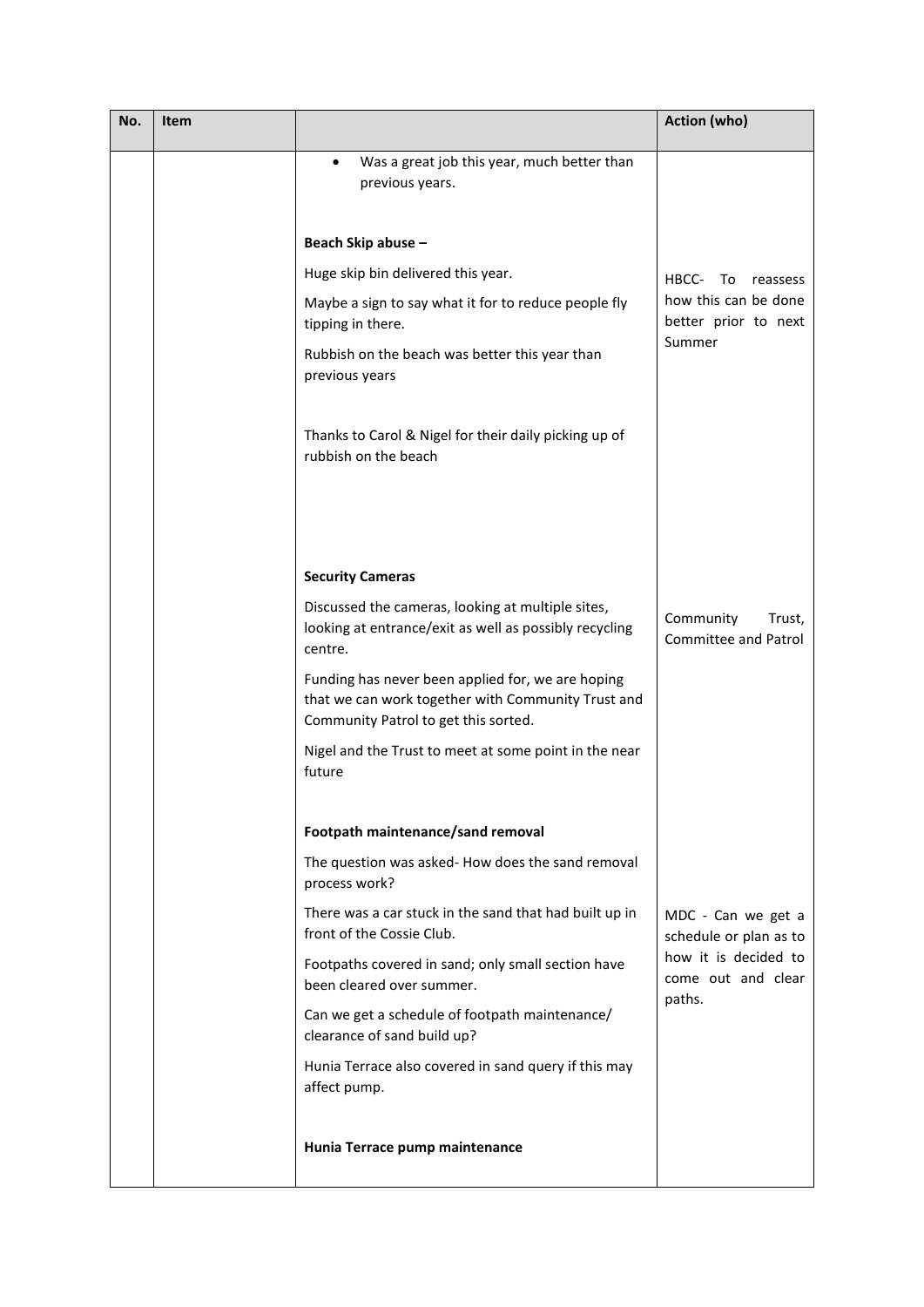| No. | Item |                                                                                                                                                                  | <b>Action (who)</b>    |
|-----|------|------------------------------------------------------------------------------------------------------------------------------------------------------------------|------------------------|
|     |      | Once again there was flooding in Hunia Terrace                                                                                                                   |                        |
|     |      | Can we get a maintenance schedule for the pump?                                                                                                                  | MDC-<br>Infrastructure |
|     |      | Is there one? Or is it wait until it breaks and then fix it.                                                                                                     | Team                   |
|     |      | Council response to sink hole on Hunia Terrace very<br>speedy- Thanks for that.                                                                                  |                        |
|     |      | It was noted that there was a blockage at the<br>discharge point- overgrown area                                                                                 |                        |
|     |      | Council will be doing an upgrade of stormwater in the<br>village 2023                                                                                            |                        |
|     |      | <b>Signage review</b>                                                                                                                                            |                        |
|     |      | New 'No camping signs' for areas of frequent freedom<br>campers ie Hunia Terrace, Fire Lane, Reserve, beside<br>health centre, beach.                            | MDC - Roading Team     |
|     |      | ? a sign at the entrance to state no freedom camping<br>in the village.                                                                                          |                        |
|     |      | No stopping signs/ no parking signs along beach<br>entrance. Could we have a tow away sign. There<br>needs to be a consequence for people parking there.         |                        |
|     |      | Who do we call to report people parked in the no<br>stopping area?                                                                                               | MDC- Roading Team      |
|     |      | Discussion around developing our own signs- can only<br>advise if we were to put one of our own up, would<br>have to look into what we can and can't do legally. |                        |
|     |      | Freedom camping at 3 mile creek over Summer<br>noted-DoC notified                                                                                                |                        |
|     |      | Where does the council responsibility start and end in<br>regards to the beach access road?                                                                      | <b>MDC</b>             |
|     |      | Bigger 30km signs and more along the beach to<br>Foxton and Tangimoana                                                                                           |                        |
|     |      | Suggestion of 30km speed limit on local streets.                                                                                                                 |                        |
|     |      | Wylie road speed limit discussed.                                                                                                                                |                        |
|     |      | Bigger total fire ban signs                                                                                                                                      | <b>FENZ</b>            |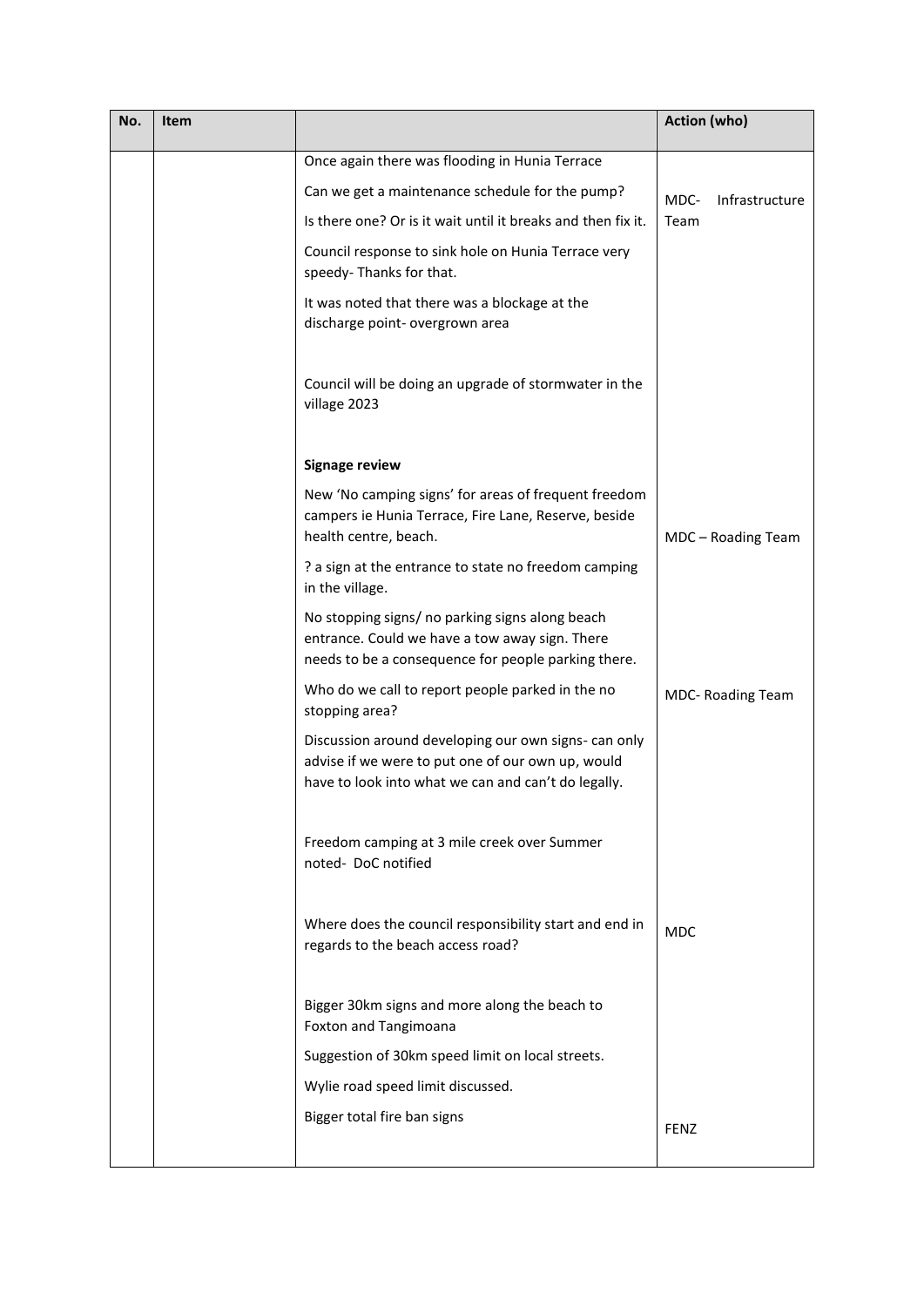| No. | Item                              |                                                                                                                                                                                                                                                                                                                                                                                                                                           | <b>Action (who)</b> |
|-----|-----------------------------------|-------------------------------------------------------------------------------------------------------------------------------------------------------------------------------------------------------------------------------------------------------------------------------------------------------------------------------------------------------------------------------------------------------------------------------------------|---------------------|
|     |                                   | <b>Barling St speed humps</b>                                                                                                                                                                                                                                                                                                                                                                                                             |                     |
|     |                                   | Question put forward; do we want speed humps?                                                                                                                                                                                                                                                                                                                                                                                             |                     |
|     |                                   | Council have done surveys on the road and the<br>volume of use does not allow it to be widened at this<br>stage, there are roads in the Manawatu that have<br>more traffic and need to be rectified sooner.                                                                                                                                                                                                                               |                     |
|     |                                   | Discussion had, for and against speed humps.                                                                                                                                                                                                                                                                                                                                                                                              |                     |
|     |                                   | The issue that was originally put forward to council<br>was that that road edges were crumbling and it is not<br>wide enough to cater the traffic according to locals.                                                                                                                                                                                                                                                                    |                     |
|     |                                   | It was decided that because there was no clear<br>solution available to us at this point, we would park<br>this topic for now (approximately 3 months), until we<br>have better reach within the community, specifically<br>those that use Barling Street. Once we have sorted<br>our Communication Strategy and developed a strong<br>following, we will then re ask for a vote. This will be<br>put in the agenda prior to the meeting. |                     |
|     |                                   | We will look at putting forward a submission for the<br>widening of Barling St when MDC open up<br>submissions for the next Long-Term Plan- if this is<br>something the community feels is important.                                                                                                                                                                                                                                     |                     |
|     |                                   | Beach Entrance - Meeting ran late so was ended<br>before addressing this.                                                                                                                                                                                                                                                                                                                                                                 |                     |
| 3.1 | <b>Surf Club Report</b>           | Nil report                                                                                                                                                                                                                                                                                                                                                                                                                                |                     |
| 3.2 | <b>Fire Brigade Report</b>        | Please call 111 for unattended fires on the beach if<br>they are a danger to people or property                                                                                                                                                                                                                                                                                                                                           |                     |
| 3.3 | <b>Community Patrol</b><br>Report | Nil report                                                                                                                                                                                                                                                                                                                                                                                                                                |                     |
| 4   |                                   | <b>Council Matters</b>                                                                                                                                                                                                                                                                                                                                                                                                                    |                     |
|     |                                   | Nil report due to time constraints.                                                                                                                                                                                                                                                                                                                                                                                                       |                     |
| 5   |                                   | <b>Any Other Business</b>                                                                                                                                                                                                                                                                                                                                                                                                                 |                     |